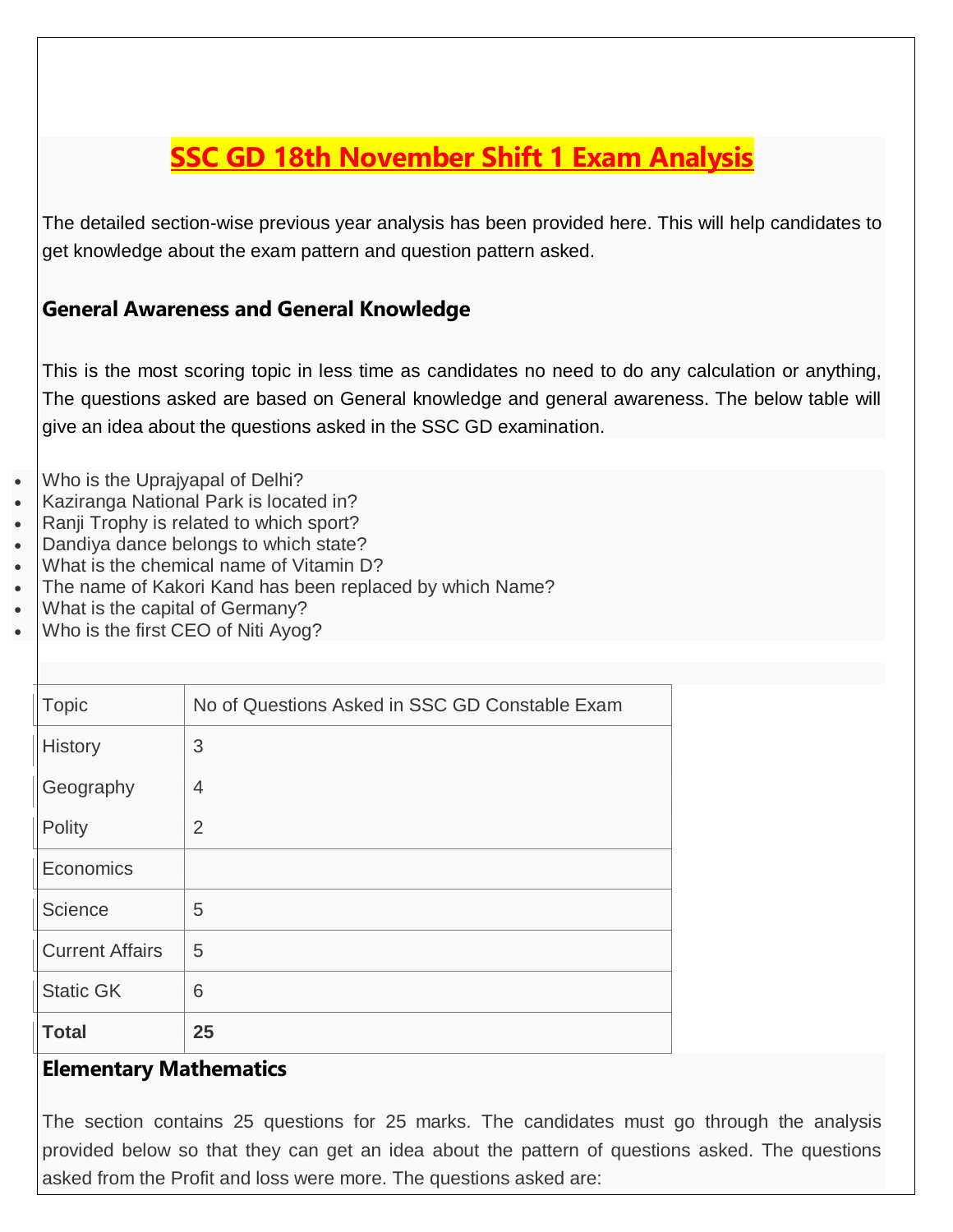| <b>Topic</b>                        | No of Questions Asked in SSC GD Constable<br><b>Exam</b> |
|-------------------------------------|----------------------------------------------------------|
| SI/CI                               | $\overline{2}$                                           |
| Profit/Loss                         | 3                                                        |
| Mensuration                         | $\overline{2}$                                           |
| Geometry                            | -                                                        |
| Algebra                             |                                                          |
| Ratio & Proportion                  | 3                                                        |
| Percentage                          | $\overline{2}$                                           |
| Number System                       | $\overline{2}$                                           |
| Time and Work                       | $\overline{2}$                                           |
| Simplification                      | $\overline{2}$                                           |
| Time, Speed, and<br><b>Distance</b> | $\overline{2}$                                           |
| Average                             | $\overline{2}$                                           |
| DI                                  | 3                                                        |
| <b>Total</b>                        | 25                                                       |

## **General Intelligence and reasoning**

This is very scoring section contains 25 questions for 25 marks. We are providing a detailed analysis of this section from the SSC GD exam pattern. Students can have a fair idea of what SSC had been up to in terms of these questions for the next shift.

If BAD=7, SAP=9, then BAN= ??

| <b>Topic</b>                | No of Questions Asked in SSC GD<br><b>Constable Exam</b> |
|-----------------------------|----------------------------------------------------------|
| Coding-Decoding             | 3                                                        |
| <b>Statement Conclusion</b> |                                                          |
| <b>Missing Term</b>         | 2                                                        |
| Venn Diagram                | 1                                                        |
| vlloaism                    |                                                          |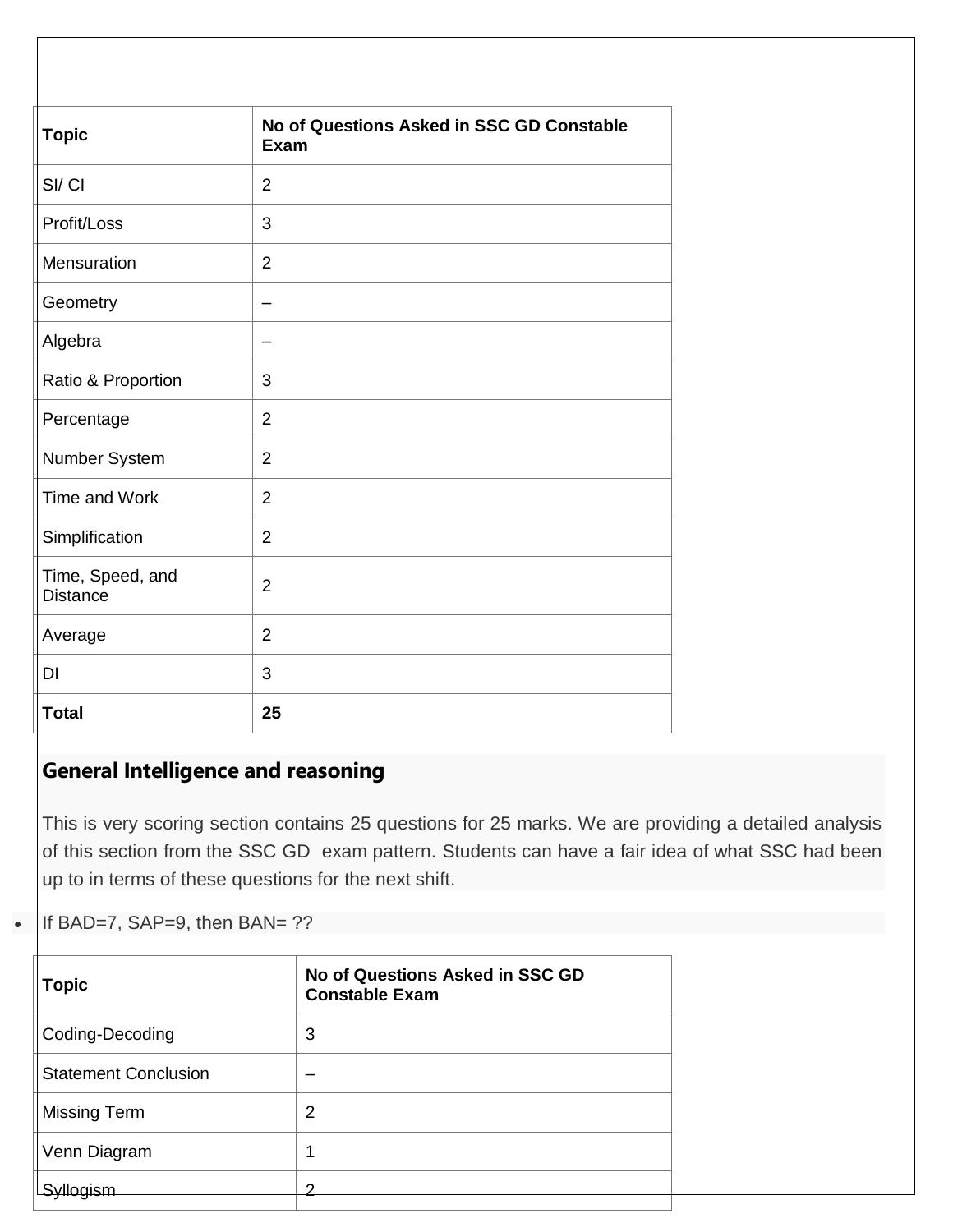| <b>Complete Figure</b><br><b>Total</b>        | $\overline{2}$<br>25 |
|-----------------------------------------------|----------------------|
| <b>Hidden Figure</b>                          |                      |
|                                               | 1                    |
| Mirror Image                                  | 1                    |
| <b>Puzzle (Linear Sitting</b><br>Arrangement) | $\overline{2}$       |
| Sequence                                      | 1                    |
| <b>Series</b>                                 | $\overline{4}$       |
| Analogy                                       | $\overline{2}$       |
| <b>Mathematics Operation</b>                  | 1                    |
| Odd one out                                   | 4                    |
| Paper Folding                                 | 1                    |
|                                               |                      |

### **English /Hindi Language**

This section contains 25 questions for 25 marks. This gives you the opportunity to score more. We are providing a detailed analysis of this section from the exam. Here we are updating the questions asked in the Hindi Section, will update soon from the English Section also.

In Hindi, most of the questions were asked from incorrect to correct questions.

| <b>Topic</b>           | No of Questions Asked In SSC GD Constable Exam |
|------------------------|------------------------------------------------|
| Fill In The Blanks     | 4                                              |
| Narration              |                                                |
| Sentence Improvement   | 3                                              |
| <b>Error Detection</b> | 3                                              |
| Idioms & Phrases       | 2                                              |
| Synonym                | $\overline{2}$                                 |
| Antonym                | 2                                              |
| One word substitution  | 2                                              |
| Comprehension          | 5                                              |